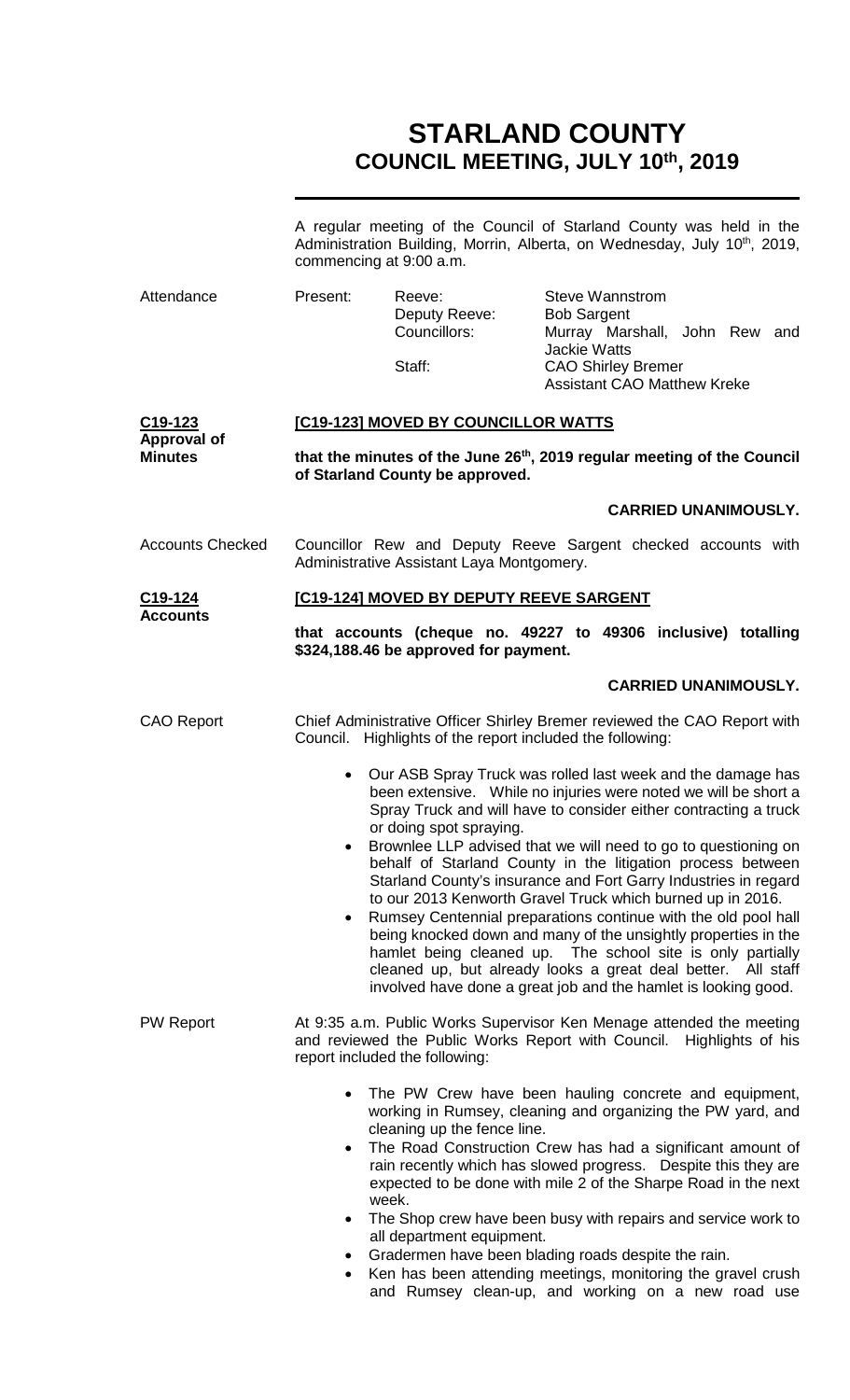**COUNCIL MEETING, JULY 10th, 2019 Page 2**

agreement with Stettler County.

Departure **At 10:35 a.m. Ken departed from the meeting.** 

New Building **Assistant CAO Kreke updated Council on progress on the new building** project. Currently Starland County has received an updated floor plan which requires approval before the process can move on. From there Eagle will move to architectural drawings for the development permit.

Delegation At 11:05 a.m. Blaine Leonhardt of Division 2 attended the meeting and gave a presentation on the topic of County ownership of some of Trident Exploration assets. While the County may not have the expertise in this area there may be opportunities to create some value from the cheap gas.

Departure **At 11:20 a.m. Blaine departed from the meeting.** 

FCSS Report At 1:30 p.m. Community Services Director Diana Rowe attended the meeting and discussed with Council options for transitioning the FCSS program following her retirement. Diana recommends still retaining the provincial grant funding given Starland County's relatively low contribution which would enable us to maintain core programming.

Departure At 2:30 p.m. Diana departed from the meeting.

Michichi Solar Facility Letter A letter of support for the Michichi Solar Generation Facility proposed by Kneehill Solar LP in Starland County addressed to the Alberta Utilities Commission was reviewed with Council.

Shallow Gas Tax Relief The provincial government is asking municipalities to reduce taxes on shallow gas wells and pipelines by 35 percent and in return will refund the taxes owing for the current year on that portion making the reduction revenue neutral. Moving forward the reduction will not be refunded by the province.

Lac Ste. Anne County Meeting Lac Ste. Anne County is looking to convene a working group of Counties and M.D.'s with a view to discussing the role of rural MLAs in addressing rural municipal issues.

**Safety Certificates** Pursuant to the new section of the Commercial Vehicle Certificate and Insurance Regulation which came into force this spring commercial vehicles equipped with permanently mounted mobile service rigs will no longer be required to produce a Safety Fitness Certificate during a roadside inspection. Enforcement practices will have to be amended.

Amateur Team Grant Action Beach Volleyball Club is applying for an Amateur Team Grant for 20 participants to fund outdoor volleyball in the spring and summer.

Council Communications:

- i) The Roadata Focus Newsletter
	- ii) Canadian Badlands re: Board Meeting Minutes, May 30, 2019
	- iii) Prairie Land Regional Division re: Board Highlights, June 18, 2019
	- iv) Insight Into Government 1 issue
	- v) Rural Municipalities of Alberta
		- Contact Newsletter (2 Issues)

**Council** 

**Communications** 

Accounts **Accounts** - see prior motion.

| 15,399.59                    | CK#49227                          | RMA TRADE                                                                    |  |
|------------------------------|-----------------------------------|------------------------------------------------------------------------------|--|
| 15,399.59                    | S                                 | Sub-Total:                                                                   |  |
| 9,408.00<br>110.25<br>131.25 | CK#49228<br>CK#49229<br>CK# 49230 | A.H. GRADER SERVICE LTD.<br>A.P.I. ALARM INC.<br>A&D HARPER TIRE (1979) LTD. |  |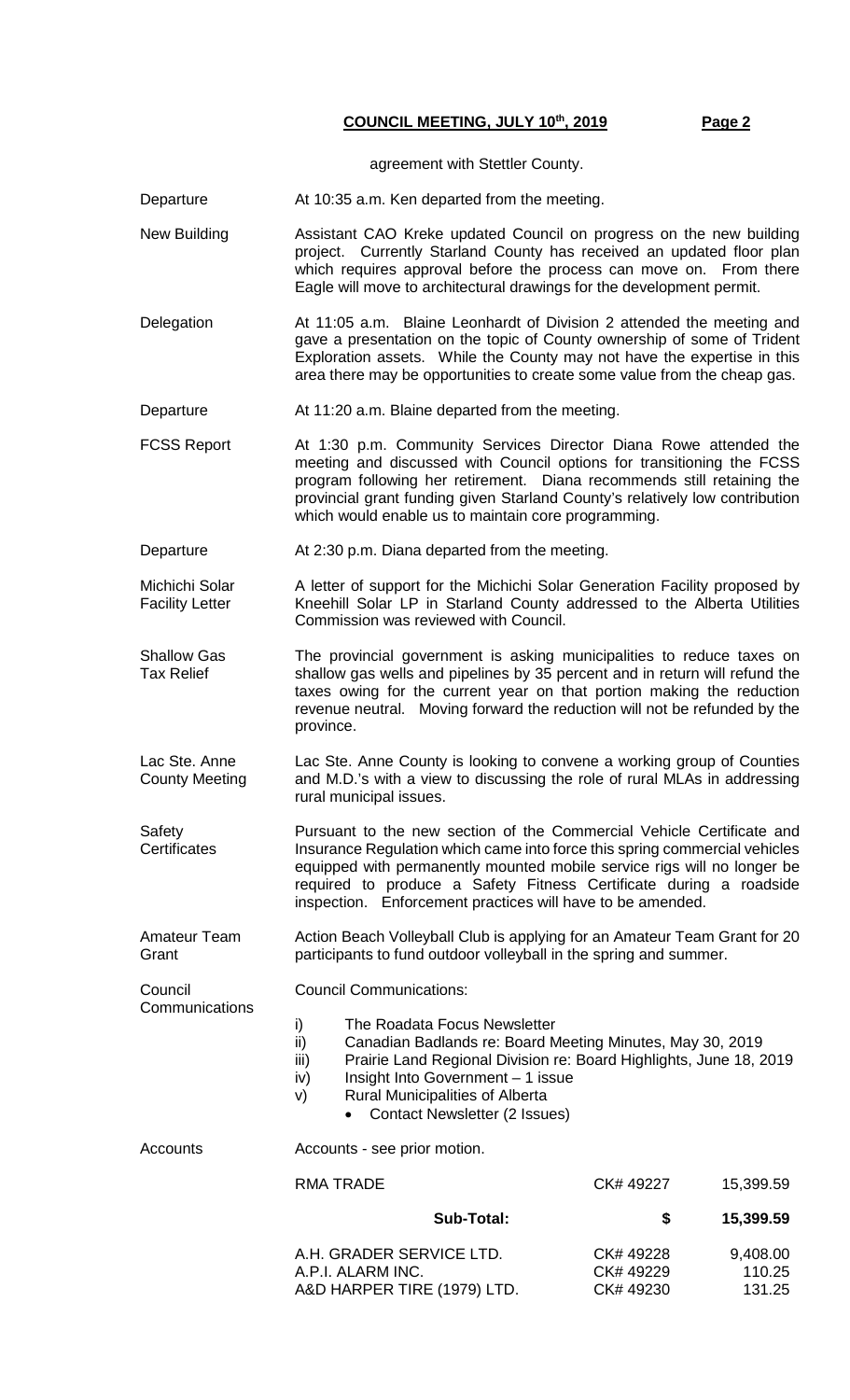## **COUNCIL MEETING, JULY 10th, 2019 Page 3**

| ADAMS INDUSTRIAL SUPPLIES INC.                             | CK# 49231              | 1,061.09            |
|------------------------------------------------------------|------------------------|---------------------|
| AIR LIQUIDE CANADA HEAD OFFICE                             | CK# 49232              | 392.49              |
| ALBERTA GOVERNMENT SERVICES                                | CK# 49233              | 121.00              |
| ALBERTA ONE-CALL CORPORATION                               | CK# 49234              | 132.30              |
| ATB FINANCIAL MASTERCARD                                   | CK# 49235              | 7,803.89            |
| <b>AUTO VALUE PARTS - DRUMHELLER</b>                       | CK# 49236              | 1,335.97            |
| BENOIT, PELAGIOUS P.                                       | CK# 49237              | 300.00              |
| RECEIVER GENERAL                                           | CK# 49238              | 150.00              |
| <b>CANADIAN TIRE</b>                                       | CK# 49239              | 235.17              |
| CARLSON, JASON J                                           | CK# 49240              | 81.71               |
| <b>CENTRAL ALBERTA HAY CENTRE</b>                          | CK# 49241              | 1,395.47            |
| <b>CERVUS AG EQUIPMENT LP</b>                              | CK# 49242              | 164.47              |
| M.W.C. TRUCKING LTD.                                       | CK# 49243              | 14,041.45           |
| <b>CINTAS CANADA LIMITED</b><br><b>DIGITEX CANADA INC.</b> | CK# 49244<br>CK# 49245 | 82.95<br>1,171.16   |
| DIRECTDIAL.COM                                             | CK# 49246              | 558.60              |
| DRUMHELLER SOLID WASTE                                     | CK# 49247              | 972.81              |
| <b>ECS SAFETY SERVICES LTD.</b>                            | CK# 49248              | 3,301.66            |
| <b>FRESON BROS DRUMHELLER</b>                              | CK# 49249              | 905.76              |
| GLOVER INTERNATIONAL TRUCKS LTD. CK# 49250                 |                        | 649.14              |
| <b>GOLDEN WEST BROADCASTING</b>                            | CK# 49251              | 882.00              |
| HAMPTON, ALAN W.                                           | CK# 49252              | 112.35              |
| HENRY KROEGER REGIONAL WATER                               | CK# 49253              | 17,474.71           |
| HI-WAY 9 EXPRESS LTD.                                      | CK# 49254              | 231.88              |
| HILDEBRAND, SANDRA A                                       | CK# 49255              | 150.00              |
| HODGE BROTHERS TRUCKING LTD.                               | CK# 49256              | 41,990.16           |
| <b>HODGE, ROGER</b>                                        | CK# 49257              | 17,820.56           |
| <b>HYDRO-VAC'S UNLIMITED SALES</b>                         | CK# 49258              | 235.80              |
| KUHL TUF WEAR LTD.                                         | CK# 49259              | 146.46              |
| <b>LAKELAND COLLEGE</b>                                    | CK# 49260              | 1,125.00            |
| <b>LAPP</b>                                                | CK# 49261              | 24,661.20           |
| <b>LOOMIS EXPRESS</b>                                      | CK# 49262              | 204.80              |
| <b>M&amp;M ELECTRIC</b>                                    | CK# 49263              | 149.63              |
| MARSHALL, MURRAY                                           | CK# 49264<br>CK# 49265 | 298.80              |
| <b>MLTAIKINS</b><br>MONTGOMERY, DAMARA                     | CK# 49266              | 1,052.10<br>199.50  |
| <b>MORRIN FOODS</b>                                        | CK# 49267              | 204.80              |
| MUNSON COMMUNITY ASSOCIATION                               | CK# 49268              | 100.00              |
| PETTY CASH                                                 | CK# 49269              | 449.27              |
| PRIMROSE, BRAD                                             | CK# 49270              | 7,631.29            |
| PUROLATOR INC.                                             | CK# 49271              | 28.70               |
| <b>QUADROCK TRUCKING &amp; EXCAVATING</b>                  | CK# 49272              | 94.50               |
| RECEIVER GENERAL OF CANADA                                 | CK# 49273              | 59,750.04           |
| REW, JOHN                                                  | CK# 49274              | 6,423.41            |
| <b>RMA FUEL</b>                                            | CK# 49275              | 21,393.98           |
| ROADATA SERVICES LTD.                                      | CK# 49276              | 204.75              |
| ROBMAC ENTERPRISES LTD.                                    | CK# 49277              | 6,815.50            |
| ROWE, DIANA                                                | CK# 49278              | 178.54              |
| ROWLEY COMMUNITY HALL                                      | CK# 49279              | 210.00              |
| 1858097 ALBERTA LTD.                                       | CK# 49280              | 307.65              |
| <b>SANITEC</b>                                             | CK# 49281              | 62.90               |
| <b>SARGENT, ROBERT</b>                                     | CK# 49282              | 129.09              |
| SINCLAIR, TARA                                             | CK# 49283              | 180.00              |
| STANTEC CONSULTING LTD.                                    | CK# 49284              | 9,166.50            |
| STETTLER TELEPHONE ANSWERING                               | CK# 49285              | 367.50              |
| STEWART, KIM<br>SUN LIFE ASSURANCE COMPANY                 | CK# 49286<br>CK# 49287 | 179.00<br>19,928.86 |
| SUN LIFE ASSURANCE COMPANY                                 | CK# 49288              | 160.65              |
| <b>TAQA NORTH</b>                                          | CK# 49289              | 21.00               |
| TELUS COMMUNICATIONS INC.                                  | CK# 49290              | 1,388.05            |
| THE DRUMHELLER MAIL                                        | CK# 49291              | 192.94              |
| TRINUS TECHNOLOGIES INC.                                   | CK# 49292              | 3,612.84            |
| TROCHU MOTORS LTD.                                         | CK# 49293              | 95.78               |
| <b>VILLAGE OF DELIA</b>                                    | CK# 49294              | 189.00              |
| <b>VILLAGE OF MORRIN</b>                                   | CK# 49295              | 250.10              |